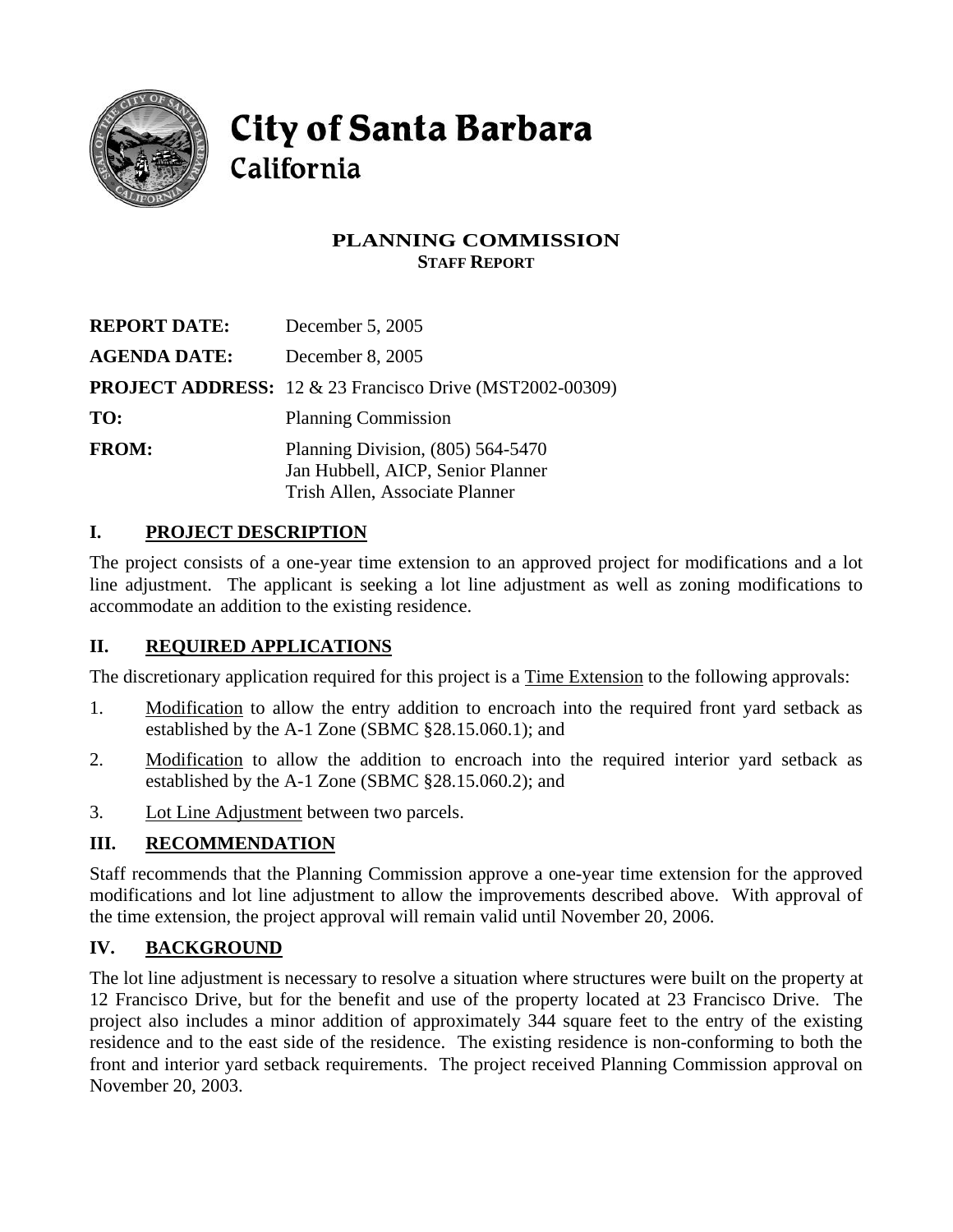Planning Commission Staff Report 12 & 23 Francisco Drive (MST2002-00309) December 5, 2005 Page 2

#### **V. DISCUSSION**

SBMC §27.07.110.A states that a tentative map shall expire two years from the date of approval unless the use has commenced. Since the Zoning Ordinance does not address lot line adjustment time limits, staff policy has been to implement the tentative map time limit on lot line adjustments. Zoning modifications are valid for a period of one year, but since the project approval was granted concurrently with the lot line adjustment, staff practice has been to impose one consistent time limit for the whole project. The applicant is requesting that the approved modifications and the lot line adjustment be extended for an additional year. The stated purpose of the request is to provide adequate time to complete plan check review, corrections and ultimate recordation of the lot line adjustment. Delays in completing the recordation process have occurred due to a loss in the family.

The project continues to conform to the Zoning Ordinance, with consideration of the modification requests, and the applicant has demonstrated diligence in pursuing completion of the lot line adjustment and circumstances surrounding the project have not changed. Staff recommends that the Planning Commission adopt the finding listed below.



**Vicinity Map – 12 & 23 Francisco Drive**